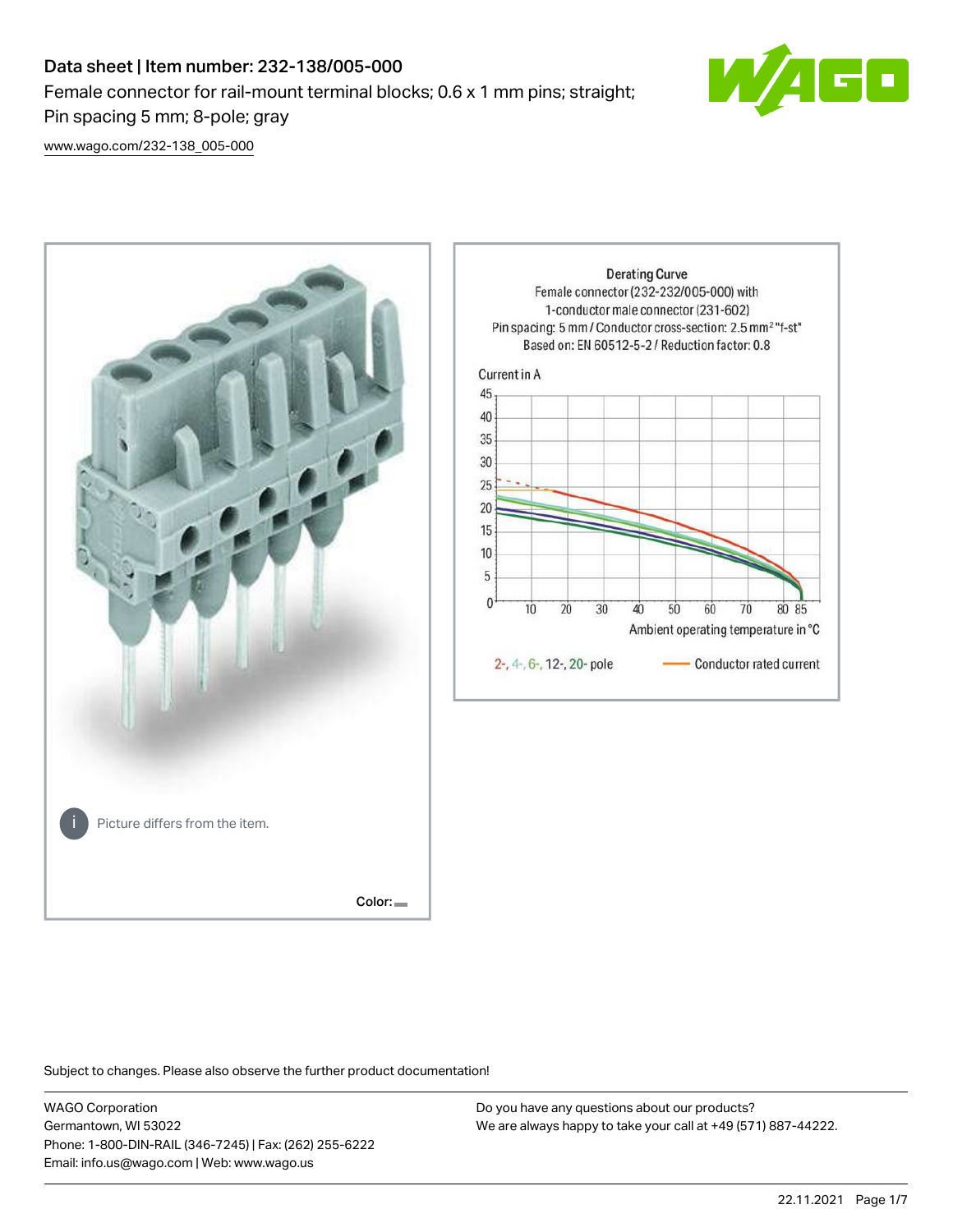

Dimensions in mm

 $L =$  (pole no. x pin spacing) + 1.5 mm

2- to 3-pole female connectors – one latch only

#### Item description

- $\blacksquare$  Pluggable connectors for rail-mount terminal blocks equipped with CAGE CLAMP $^\circ$  connection
- Female connectors with long contact pins connect to the termination ports of 280 Series Rail-Mount Terminal Blocks
- $\blacksquare$ Female connectors are touch-proof when unmated, providing a pluggable, live output
- $\blacksquare$ With coding fingers

Subject to changes. Please also observe the further product documentation! Data

WAGO Corporation Germantown, WI 53022 Phone: 1-800-DIN-RAIL (346-7245) | Fax: (262) 255-6222 Email: info.us@wago.com | Web: www.wago.us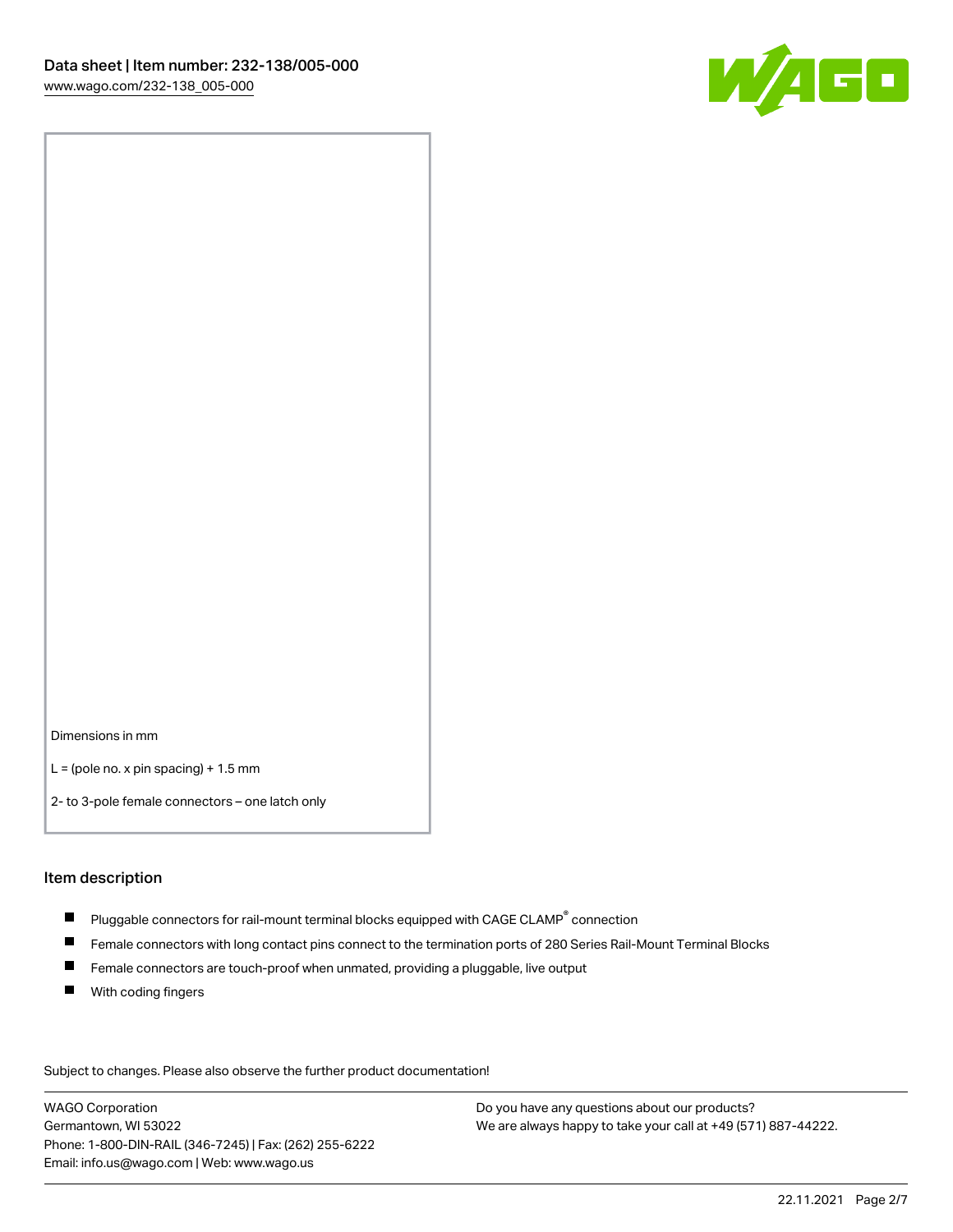

# Data Notes

| Safety information 1 | The MCS-MULTI CONNECTION SYSTEM includes connectors<br>without breaking capacity in accordance with DIN EN 61984. When<br>used as intended, these connectors must not be connected<br>/disconnected when live or under load. The circuit design should<br>ensure header pins, which can be touched, are not live when<br>unmated. |
|----------------------|-----------------------------------------------------------------------------------------------------------------------------------------------------------------------------------------------------------------------------------------------------------------------------------------------------------------------------------|
| Variants:            | Other pole numbers<br>Other versions (or variants) can be requested from WAGO Sales or<br>configured at https://configurator.wago.com/                                                                                                                                                                                            |

## Electrical data

# IEC Approvals

| Ratings per                 | IEC/EN 60664-1                                                        |
|-----------------------------|-----------------------------------------------------------------------|
| Rated voltage (III / 3)     | 320 V                                                                 |
| Rated surge voltage (III/3) | 4 <sub>k</sub> V                                                      |
| Rated voltage (III/2)       | 320 V                                                                 |
| Rated surge voltage (III/2) | 4 <sub>k</sub> V                                                      |
| Nominal voltage (II/2)      | 630 V                                                                 |
| Rated surge voltage (II/2)  | 4 <sub>k</sub> V                                                      |
| Rated current               | 12A                                                                   |
| Legend (ratings)            | $(III / 2)$ $\triangle$ Overvoltage category III / Pollution degree 2 |

## UL Approvals

| Approvals per                  | UL 1059 |
|--------------------------------|---------|
| Rated voltage UL (Use Group B) | 300 V   |
| Rated current UL (Use Group B) | 15 A    |
| Rated voltage UL (Use Group D) | 300 V   |
| Rated current UL (Use Group D) | 10 A    |

# Ratings per UL

| Rated voltage UL 1977 | 300 V |
|-----------------------|-------|
| Rated current UL 1977 |       |

### CSA Approvals

Approvals per CSA

Subject to changes. Please also observe the further product documentation!

| <b>WAGO Corporation</b>                                | Do you have any questions about our products?                 |
|--------------------------------------------------------|---------------------------------------------------------------|
| Germantown, WI 53022                                   | We are always happy to take your call at +49 (571) 887-44222. |
| Phone: 1-800-DIN-RAIL (346-7245)   Fax: (262) 255-6222 |                                                               |
| Email: info.us@wago.com   Web: www.wago.us             |                                                               |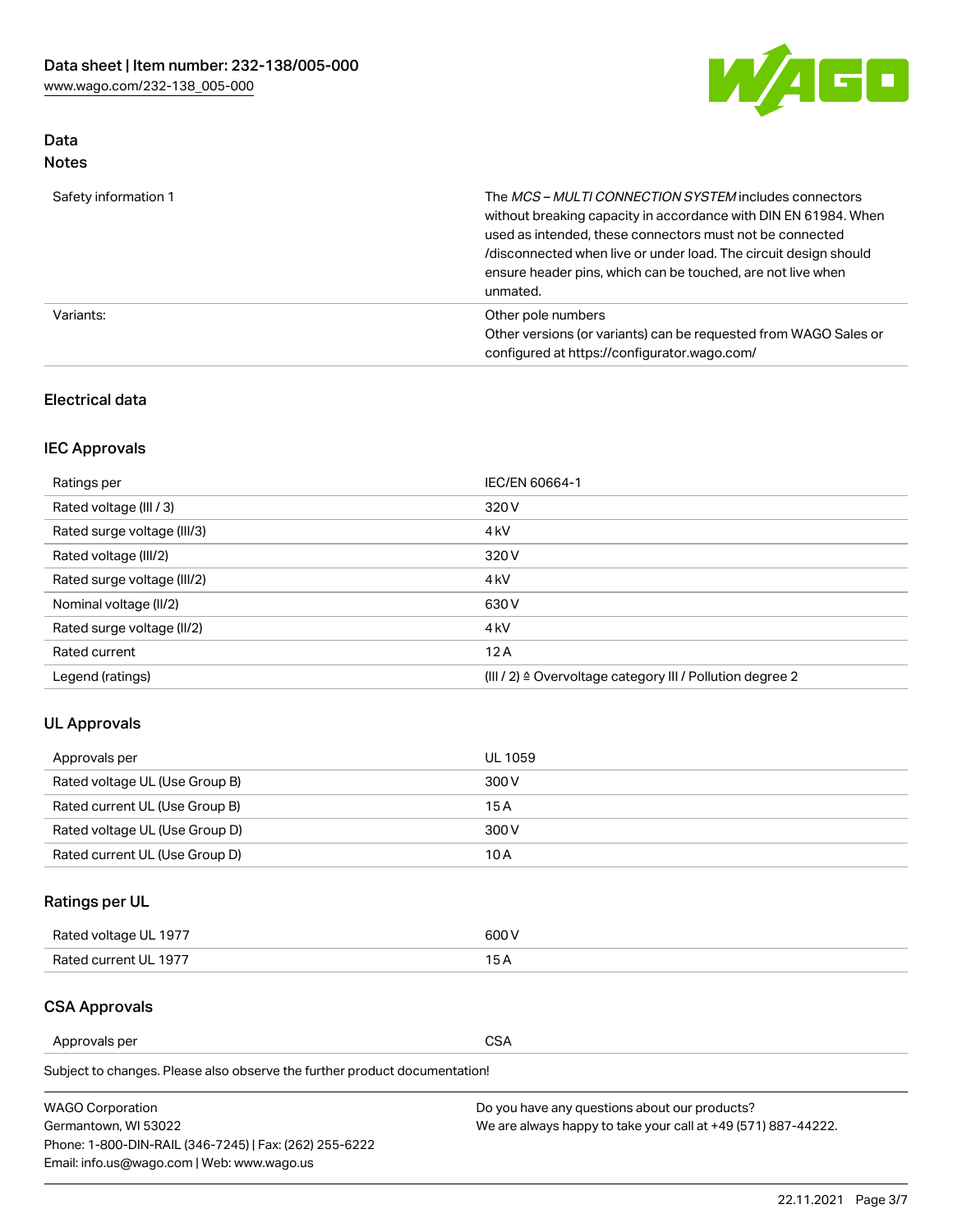[www.wago.com/232-138\\_005-000](http://www.wago.com/232-138_005-000)



| Rated voltage CSA (Use Group B) | 300 V |
|---------------------------------|-------|
| Rated current CSA (Use Group B) | 15 A  |
| Rated voltage CSA (Use Group D) | 300 V |
| Rated current CSA (Use Group D) | 10 A  |

## Connection data

| Total number of potentials |  |
|----------------------------|--|
| Number of connection types |  |
| Number of levels           |  |

# Connection 1

# Physical data

| Pin spacing             | 5 mm / 0.197 inch     |
|-------------------------|-----------------------|
| Width                   | 41.5 mm / 1.634 inch  |
| Height                  | 32.75 mm / 1.289 inch |
| Height from the surface | 18.25 mm / 0.719 inch |
| Depth                   | 11.6 mm / 0.457 inch  |

## Plug-in connection

| Contact type (pluggable connector)                | Female connector/socket                   |
|---------------------------------------------------|-------------------------------------------|
| Connector (connection type)                       | for front-entry rail-mount terminal block |
| Mismating protection                              | No                                        |
| Locking of plug-in connection                     | Without                                   |
| Mating direction to the rail-mount terminal block | 90°                                       |

## Material data

| Color                       | gray             |
|-----------------------------|------------------|
| Material group              |                  |
| Insulation material         | Polyamide (PA66) |
| Flammability class per UL94 | V <sub>0</sub>   |
| Contact material            | Copper alloy     |
| Contact plating             | tin-plated       |
| Fire load                   | 0.15MJ           |
| Weight                      | 8.5g             |

Subject to changes. Please also observe the further product documentation!

| <b>WAGO Corporation</b>                                | Do you have any questions about our products?                 |
|--------------------------------------------------------|---------------------------------------------------------------|
| Germantown, WI 53022                                   | We are always happy to take your call at +49 (571) 887-44222. |
| Phone: 1-800-DIN-RAIL (346-7245)   Fax: (262) 255-6222 |                                                               |
| Email: info.us@wago.com   Web: www.wago.us             |                                                               |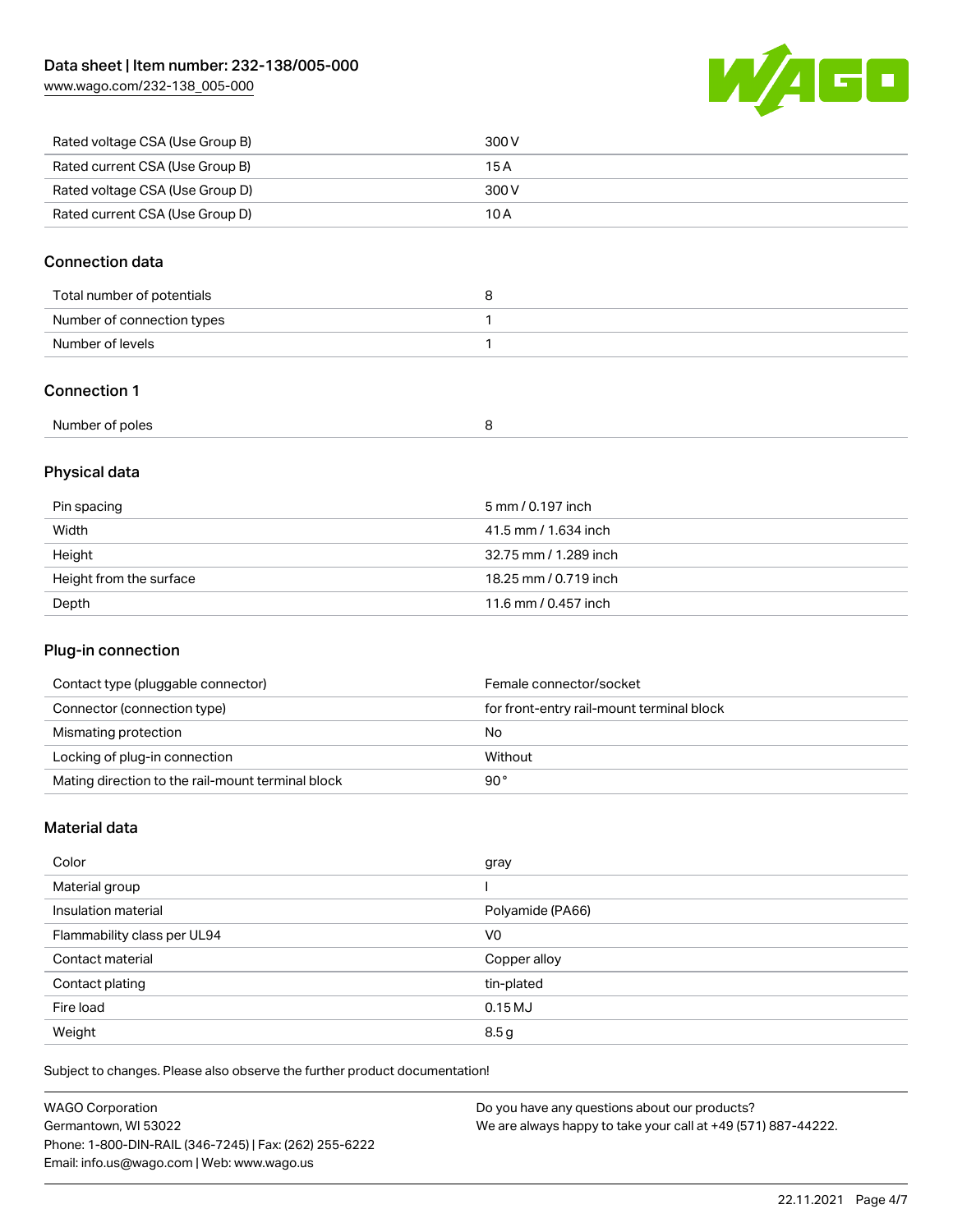

## Environmental requirements

| Limit temperature range | $-60+85 °C$ |  |
|-------------------------|-------------|--|
|-------------------------|-------------|--|

#### Commercial data

| Product Group         | 3 (Multi Conn. System) |
|-----------------------|------------------------|
| PU (SPU)              | 50 Stück               |
| Packaging type        | box                    |
| Country of origin     | DE                     |
| <b>GTIN</b>           | 4044918569613          |
| Customs tariff number | 8536694040             |

## Approvals / Certificates

#### Country specific Approvals

| Logo | Approval                                            | <b>Additional Approval Text</b> | Certificate<br>name |
|------|-----------------------------------------------------|---------------------------------|---------------------|
|      | <b>CB</b><br><b>DEKRA Certification B.V.</b>        | IEC 61984                       | NL-39756            |
|      | <b>CSA</b><br>DEKRA Certification B.V.              | C <sub>22.2</sub>               | 1466354             |
| EMA  | <b>KEMA/KEUR</b><br><b>DEKRA Certification B.V.</b> | EN 61984                        | 2190761.01          |

#### Ship Approvals

| Logo          | Approval            | <b>Additional Approval Text</b> | Certificate<br>name |
|---------------|---------------------|---------------------------------|---------------------|
| 國             | BV                  | IEC 60998                       | 11915/D0            |
| <b>BUREAU</b> | Bureau Veritas S.A. |                                 | BV                  |

#### UL-Approvals

|      |                                |                                 | Certificate |
|------|--------------------------------|---------------------------------|-------------|
| Logo | Approval                       | <b>Additional Approval Text</b> | name        |
|      | UL                             | <b>UL 1977</b>                  | E45171      |
| J    | Underwriters Laboratories Inc. |                                 |             |

Subject to changes. Please also observe the further product documentation!

| <b>WAGO Corporation</b>                                | Do you have any questions about our products?                 |  |
|--------------------------------------------------------|---------------------------------------------------------------|--|
| Germantown, WI 53022                                   | We are always happy to take your call at +49 (571) 887-44222. |  |
| Phone: 1-800-DIN-RAIL (346-7245)   Fax: (262) 255-6222 |                                                               |  |
| Email: info.us@wago.com   Web: www.wago.us             |                                                               |  |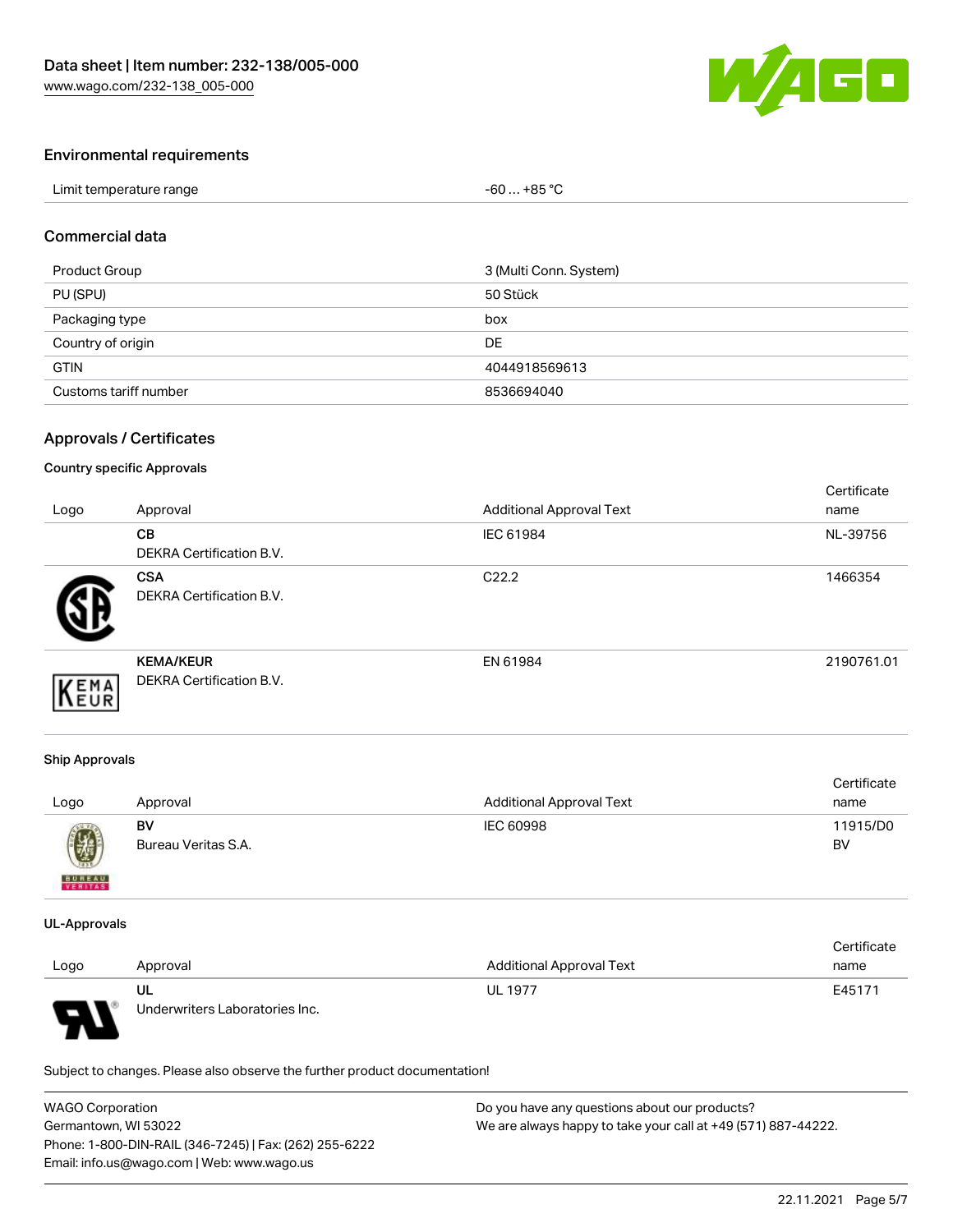

|                                                         | UL                                                                                                                         | <b>UL 1059</b>       |               | E45172               |
|---------------------------------------------------------|----------------------------------------------------------------------------------------------------------------------------|----------------------|---------------|----------------------|
|                                                         | Underwriters Laboratories Inc.                                                                                             |                      |               |                      |
| Counterpart                                             |                                                                                                                            |                      |               |                      |
|                                                         | Item no.231-608<br>Male connector; 8-pole; Pin spacing 5 mm; gray                                                          | www.wago.com/231-608 |               |                      |
| <b>Optional accessories</b><br>Testing accessories      |                                                                                                                            |                      |               |                      |
| Testing accessories                                     | Item no.: 231-661<br>Test plugs for female connectors; for 5 mm and 5.08 mm pin spacing; 2,50 mm <sup>2</sup> ; light gray |                      |               | www.wago.com/231-661 |
| <b>Downloads</b><br>Documentation                       |                                                                                                                            |                      |               |                      |
| <b>Additional Information</b><br>Technical explanations |                                                                                                                            | 2019 Apr 3           | pdf<br>2.0 MB | Download             |
| <b>CAD</b> files<br>CAD data                            |                                                                                                                            |                      |               |                      |
|                                                         | 2D/3D Models 232-138/005-000                                                                                               |                      | <b>URL</b>    | Download             |
| CAE data                                                |                                                                                                                            |                      |               |                      |
|                                                         | EPLAN Data Portal 232-138/005-000                                                                                          |                      | <b>URL</b>    | Download             |
|                                                         | ZUKEN Portal 232-138/005-000                                                                                               |                      | URL           | Download             |
|                                                         | EPLAN Data Portal 232-138/005-000                                                                                          |                      | URL           | Download             |

#### Environmental Product Compliance

Subject to changes. Please also observe the further product documentation!

WAGO Corporation Germantown, WI 53022 Phone: 1-800-DIN-RAIL (346-7245) | Fax: (262) 255-6222 Email: info.us@wago.com | Web: www.wago.us